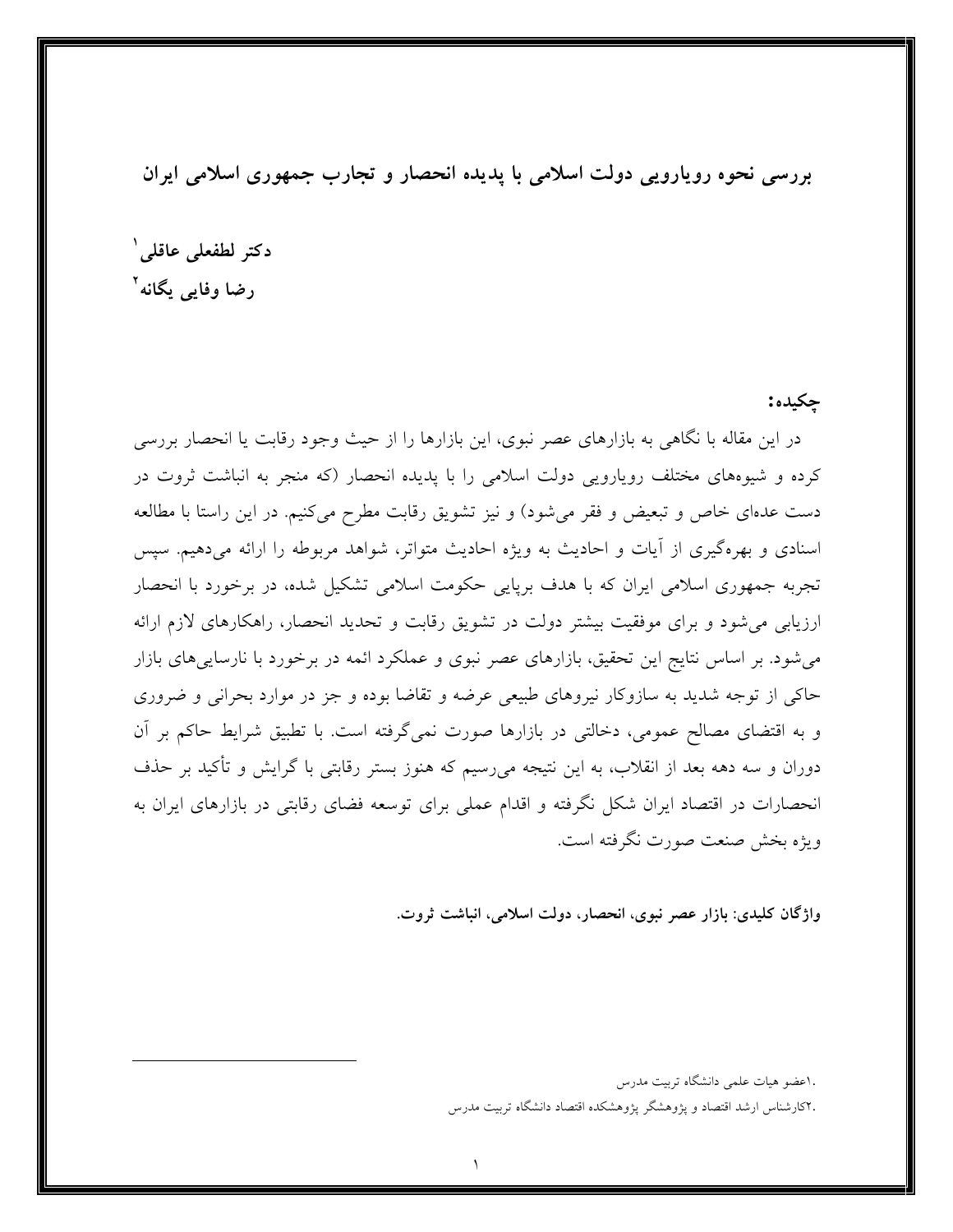شواهد تاریخی در قبل و بعد از بعثت پیامبر گویای آن است که شهر مکه از اهمیت قابل ملاحظهای در جریان تجارت اعراب و سایر ملل برخوردار بوده و شیوههای مختلف تجاری در دوره پیش از بعثت رایج بوده که با تعالیم و اَموزههای قرانبی دچار تغییرات شگرف شده است. تحریم معاملات ربوی، معاملات كالي به كالي، تحريم استئثار بخشي از اين تحولات محسوب مي شود.

در زمینه الگوهای متداول بازار در عصر نبوی از حیث وجود رقابت یا انحصار، شواهد چندانی در دست نیست اما نگاهی به روایات و احادیث منقول از پیامبر و ائمه اطهار تأیید چندانی بر وجود انحصار به دست نمیدهند، بهطوری که مطابق یکی از روایات، پیامبر نرخ (سعر) را موکول به خداوند کرده و در روايت ديگر، دخالت در آن را بدعت شمرده است.

در زمینه اقتصاد ملی نیز، تجربه تاریخی دولتهای بعد از انقلاب حاکی از تغییر نگرش به سمت ملی کردن و سلطه انحصاری دولت بر تقریباً اغلب فعالیتهای اقتصادی در دهه اولیه بعد از انقلاب و سیس تغییر رویکرد به سمت کاهش فعالیتهای بخش دولتی در دهه دوم و خصوصیسازی به ویژه در دهه سوم بعد از انقلاب بوده است.

این مقاله در ۹ بخش تنظیم شده است: دربخش اول، پدیده بازار در عصر نبوی ارائه می شود. در بخش دوم، منع احتکار در اسلام به مثابه نوعی انحصار در توزیع و در بخش سوم، نظر فقها در باب احتکار بیان می شود. در بخش چهارم، ادله و شواهد مثبته بازار رقابتی در اسلام و در بخش پنجم، نظر اندیشمندان و فقها در خصوص بازار عرضه میشود. در بخش ششم، انحصار و دولت به اجمال در اقتصاد متعارف بحث می شود. بخش هفتم، اختصاص به عملکرد دولت در برخورد با انحصار از جنبههای قانونی دارد. بخش هشتم، شواهد تجربی از عملکرد اقتصاد ایران را تبیین میکند و به بخش نفت توجه ویژه دارد و انتهای مقاله به جمع بندی و توصیههای سیاستی اختصاص دارد.

#### ۱. پدیده بازار در عصر نبوی

مقدمه

بررسی تاریخ جامعه مسلمانان نشان میدهد که آزادی اقتصادی توسط سنتهای جامعه در کنار نظام قانونی تضمین شده است. پیامبر(ص) حتی زمانی که قیمتها به شدت افزایش یافته بود، تثبیت قیمتها را نیذیرفت. امتناع بر این مبنا بوده است که تغییرات قیمت ناشی از عوامل داخلی عرضه و تقاضا و نبود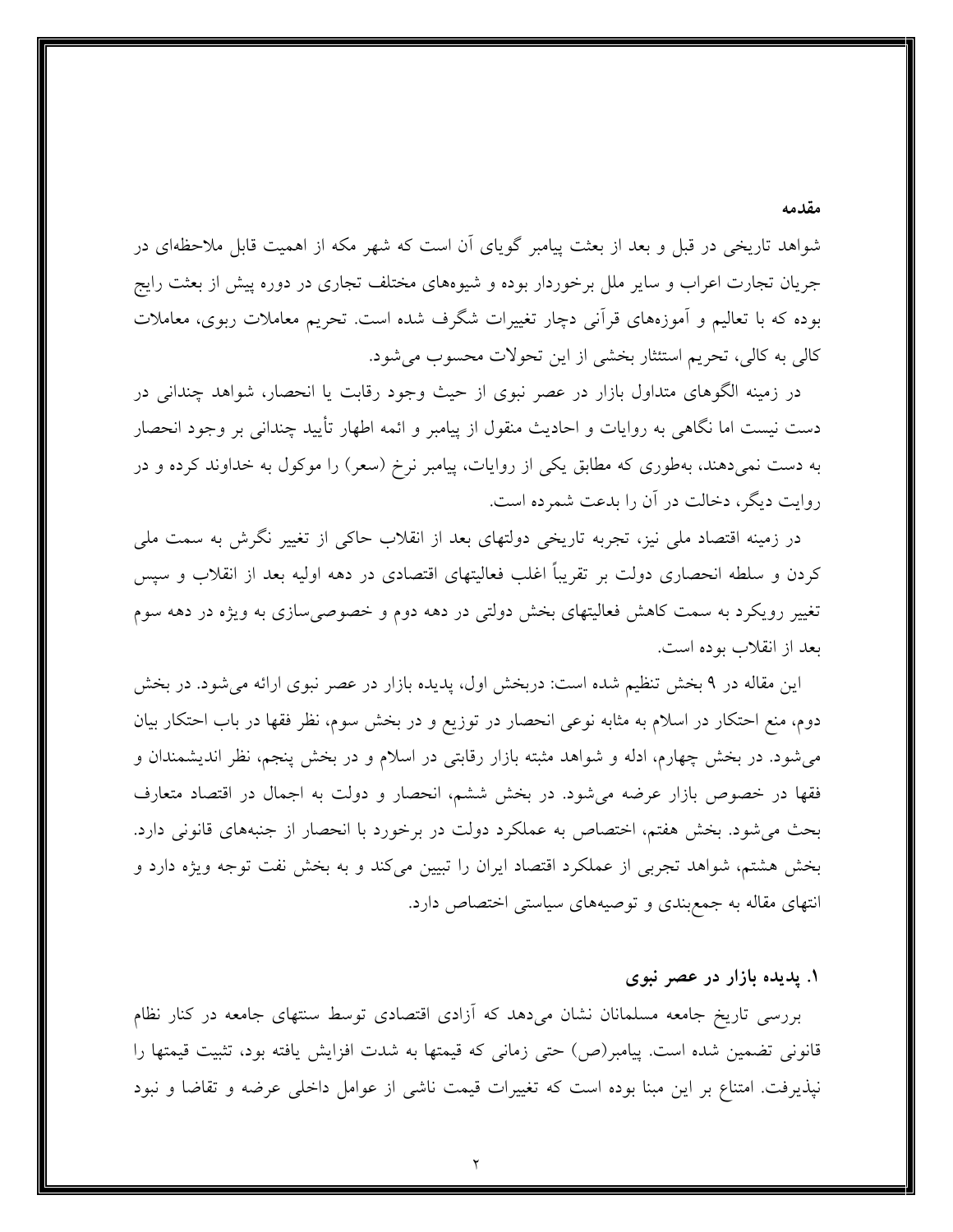فشارهای ناشی از خرید و فروش نباید سبب شود تولیدکنندگان کالاهای خود را به قیمت کمتر از قیمت بازار بفروشند.

همچنین زمانی که پیامبر (ص) ایده مربوط به دریافت و خرید محصولات کشاورزان را قبل از رسیدن آنها به مکان بازار و اطلاع از آنچه در آن میگذرد، رد کرده و در واقع نشان از تمایل وی به حداقل سازی شكاف اطلاعاتي بازار دارد.

پیامبر (ص) در بیان انحصار و نیرنگ در معامله هم بسیار جدی بوده، آنها را برابر با بدترین گناهان و عدم اعتقاد به خدا قرار داده است (صدیقی و همکاران، ۱۳۷۵، صص ۲۸۳ و ۲۸۴). به اعتقاد ابن تیمیه عناصر انحصارگر باید از بازار کنار گذاشته شوند و هنگامی که عناصر انحصاری در بازار یافت شدند به دولت(محتسب) اجازه داده می شود در بازار مداخله و قیمت معادل تعیین کند.

پیامبر رفتار انحصارگرانه را در اینکه انحصارگر با ایجاد شرایط انحصاری و افزایش قیمت کالایش به دیگران اسیب رساند یا حتی برای بیرون کردن سایر فروشندگان و ورشکست کردن انها قیمت کالای خود را از حد تعادلی کاهش دهد، ممنوع کرده که روایت زیر مؤید این نکته است:

رسول اکرم(ص) در بازار بر مردی گذر کرد که کالایی را ارزانتر از قیمت متعارف آن میفروخت. حضرت به او فرمود: در بازار ما، کالا را به قیمتی کمتر از نرخ بازار میفروشی؟ گفت: بله. حضرت فرمود: آیا این کار به دلیل از خودگذشتگی و برای خداست؟ عرض کرد: آری. حضرت فرمود: بر تو بشارت باد! کسی که کالایی را به بازار ما می آورد، مثل مجاهد در راه خداست و کسی که در بازار ما احتکار میکند، همانند ملحد در کتاب خداست(نقل از دعائمالاسلام در کتاب نظام اقتصادی علوی،  $(494 - 44)$ صص

محاوره فوق نشان میدهد که کاهش قیمت اگر به نفع عموم و در راه خدا نباشد، به ورشکستگی ديگران و ايجاد انحصار مي انجامد.

پیامبر(ص): کسی که در مورد نرخهای مسلمانان دخالت کند تا قیمت آنها را برایشان گران سازد، بر خداوند متعال است که او را وارونه به سختترین جای جهنم پرتاب کند(آذری قمی،۱۳۷۳).

در پاسخ به درخواست قیمتگذاری کالاها و جلوگیری از نوسانات کاهشی و افزایشی قیمتها، پیامبر(ص) فرمود: من دوست ندارم خدا را ملاقات کنم با بدعت و کاری که راجع به آن دستوری نداده است. بگذارید بندگان خدا از دست یکدیگر روزی بخورند(آذری قمی،۱۳۷۳).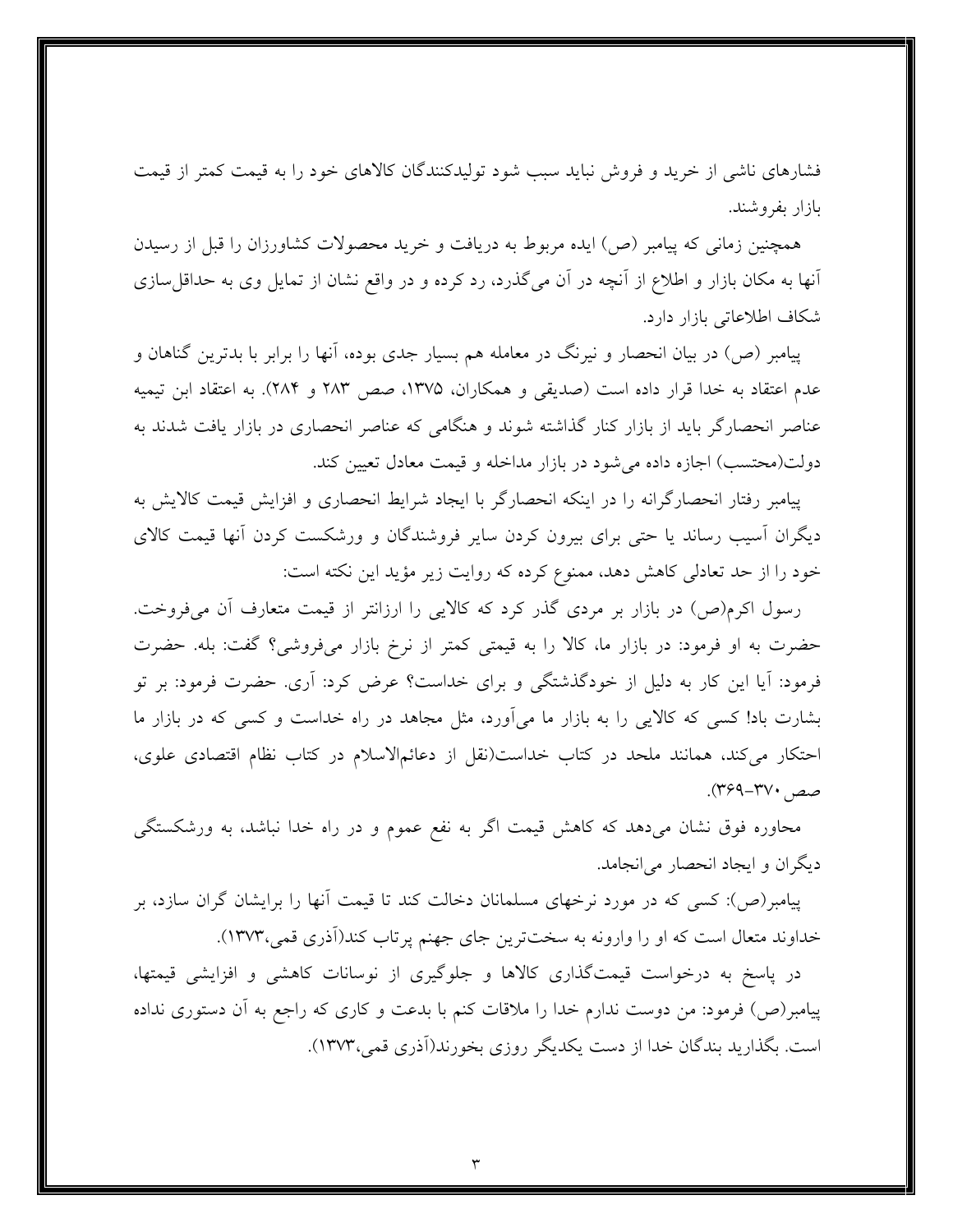روایت مذکور نشان میدهد که پیامبر قائل به دخالت دولت یا حاکم اسلامی در نظام طبیعی قیمتها و سازوکار عرضه و تقاضا نبود و این نظام را در اختیار و قدرت الهی دانسته و مداخله در جهت تثبیت و تنظيم قيمتها را بدعت مي شمرد.

در اسلام ایجاد تقاضای مصنوعی و تحریک قیمتها جایز نیست. در حدیثی از پیامبر نقل است: "لا تلقوا اسلع حتى يهبط بها الى السوق": به استقبال اجناس نرويد تا زمانى كه أنها به بازار عرضه شود. بدیهی است با افزایش عرضه و وجود تقاضا برای کالا، قیمت عادلانه در بازار برای فروشنده و خریدار تحقق می،یابد. این حدیث پیامبر ناظر بر فرایندی بوده که طی آن بازرگانان عمده به محض اطلاع از حرکت کاروانهای تجاری از شهری به شهر دیگر، قبل از ورود به استقبال آنها رفته و به هر طریق ممکن، محموله کاروان را یکجا خریداری نموده و در سلطه انحصاری خود قرار میدادند. این فرایند به "تلقی ركبان" نيز معروف است.

اسلام موارد ایجاد انحصار و تجمیع ثروت و راکدگذاشتن آن را در مفاهیمی چون منع ربا، منع حمی، منع استئثار، تحریم کنز، منع اتراف و تکاثر و ممنوعیت احتکار دانسته است. درباره ربا نیز در آیه ۲۷۵ به بعد سوره بقره رباخواری مترادف با اعلان جنگ با خدا و رسول خداست. آیه یکم به بعد سوره همزه، ناظر بر عذاب دردناک برای جمع کنندگان طلا و نقره است در صورتی که آنها را در راه خدا انفاق نکنند.

حمی نوعی انحصار زمینها (به اصطلاح امروزی زمینخواری) و ثروتهای طبیعی است که تصاحبِکنندگان بدون تلاش و کار بر زمین و تولید، صاحب آن میشوند. پیامبر(ص) قسمتهایی از زمینهای موات را (به عنوان حمی) در راه مصالح عمومی اختصاص داد. استئثار در لغت به معنای استبداد در انحصار و ویژهسازی و امتیازدهی معنی شده است. از امام رضا(ع) نقل است که پنج کس مورد لعن من هستند …و کسی که مال عموم(فیء) را به انحصار درآورد(اصغری، ۱۳۷۷).

قیمتگذاری کالاها و خدمات، عمومیت ندارد و حتی در روایات، پیامبر پیشنهاد قیمتگذاری را رد كردهاند: انما اسعر الى الله (صعود و نزول نرخ يا قيمت مربوط به خداوند است) (وسائل الشيعه، جلد١١، ص ۳۱۷).

در تشخیص مصالح جامعه علاوه بر معیار کلی تکاملی بودن اسلام، هر اقدامی که منجر به انحصار و تمرکز و تکاثر شود، حاکم اسلامی یا دولت اسلامی میباید با آن مبارزه کند.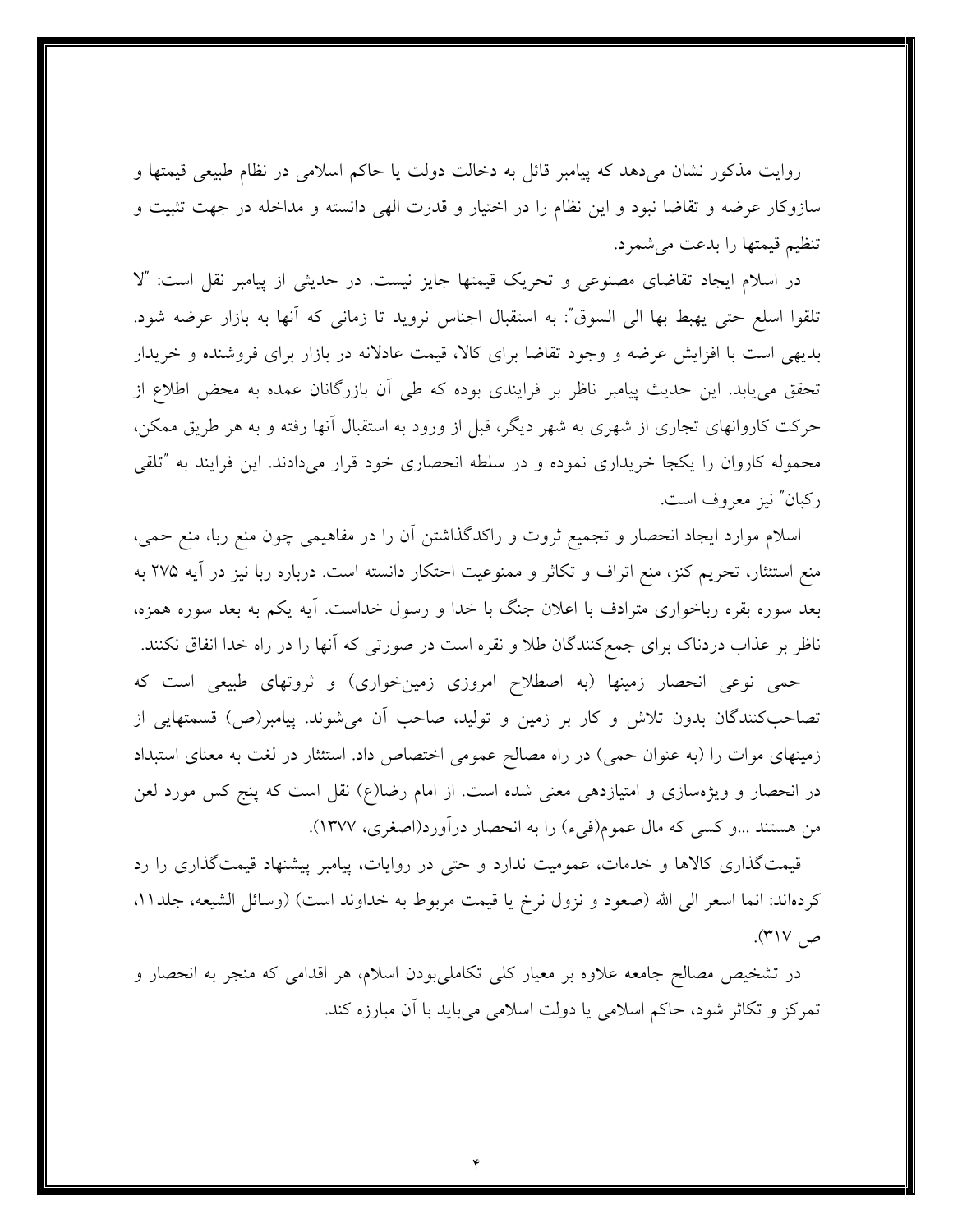۲. منع احتکار در اسلام

از احکام بازار اسلامی ممنوعیت احتکار است. محتکر حق ندارد کالا را انبار کند، قیمتش را بالا را برد و سود سرشاری کسب کند. اسلام مانع احتکارشده تا نظام بازار از حالت طبیعی خارج نشود و قیمتها بهطور طبیعی تعیین شوند. احتکار، انحصار در توزیع است که در اسلام نهی شده است.

مطابق احادیث و روایات، انواع احتکار به صورتهای زیر تقسیم بندی شده است:

۱) گردآوری و حبس کالا به منظور تجارت و داد و ستد در زمان فراوانی آن بهطوری که مردم به آسانی به آن دسترسی پابند و انبارکردن(حبس) تأثیری بر وفور کالا نداشته باشد و جوابگوی نیاز مردم باشد.

۲) محتکر کالا را در زمان فراوانی کالا و جوابگویی به نیاز مردم، حبس کند اما حبس آن بر روی کالای موجود در بازار به لحاظ جوابگویی به نیاز مردم تأثیر بگذارد و برای رفع نیاز مردم کافی نباشد.

۳) محتکر کالا را در وقت کمپاېي آن حبس کند و مقدار کالاي موجود در بازار جوابگوي مردم نباشد و حبس کالا بر زندگی متعارف و عادی مردم تأثیر گذارد.

۴) در زمان فراوانی کالا برای مردم، محتکر کالا را گردآوری و احتکار نماید، سپس کالا در بازار کمیاب شود و مردم به آن نیاز داشته باشند اما کمیابی به خاطر عمل محتکر نباشد.

۵) جمع آوری کالا برای داد و ستد نباشد، برای مصارف شخصی باشد (اصغری،۱۳۷۷).

پیامبر(ص): هرکس چهل شب طعامی را احتکار کند از خدا دور شده است و خداوند هم از او بری است(روایت حاکم نیشابوری در مستدرک)(منتظری، ۱۳۶۷). روایت کنزالعمال: هرکس چهل روز طعام را بر امت من احتکار کند و آن را صدقه دهد، خداوند از او نمیپذیرد. موارد احتکار عموماً شامل گندم، جو، خرما، كشمش، روغن حيواني و روغن زيتون بوده است. روايات فوق، ناظر بر تحريم كنز به مفهوم راکدگذاشتن و از جریان خارجکردن کالاهاست که منجر به رکود اقتصادی و کاهش اشتغال و درآمد مے شو د.

روايت ابن منصور از امام صادق(ع): در زمان رسول خدا طعام تمام شد. مسلمانان نزد آن حضرت آمده و گفتند يا رسول خدا طعام ناياب شده و نزد كسي جز فلان، طعام وجود ندارد، دستور فرما آن را به فروش گذارد. پیامبر(ص) پس از حمد و ثنای الهی به آن شخص فرمود: ای فلان، مسلمانان می گویند طعام نایاب شده است مگر آن مقدار که نزد توست، آن را بیاور و هر طور که مایل هستی به فروش برسان و آن را احتکار مکن(منتظری، ۱۳۶۷). مضمون این روایت بر عرضه کالا به قیمتهای رایج و عدم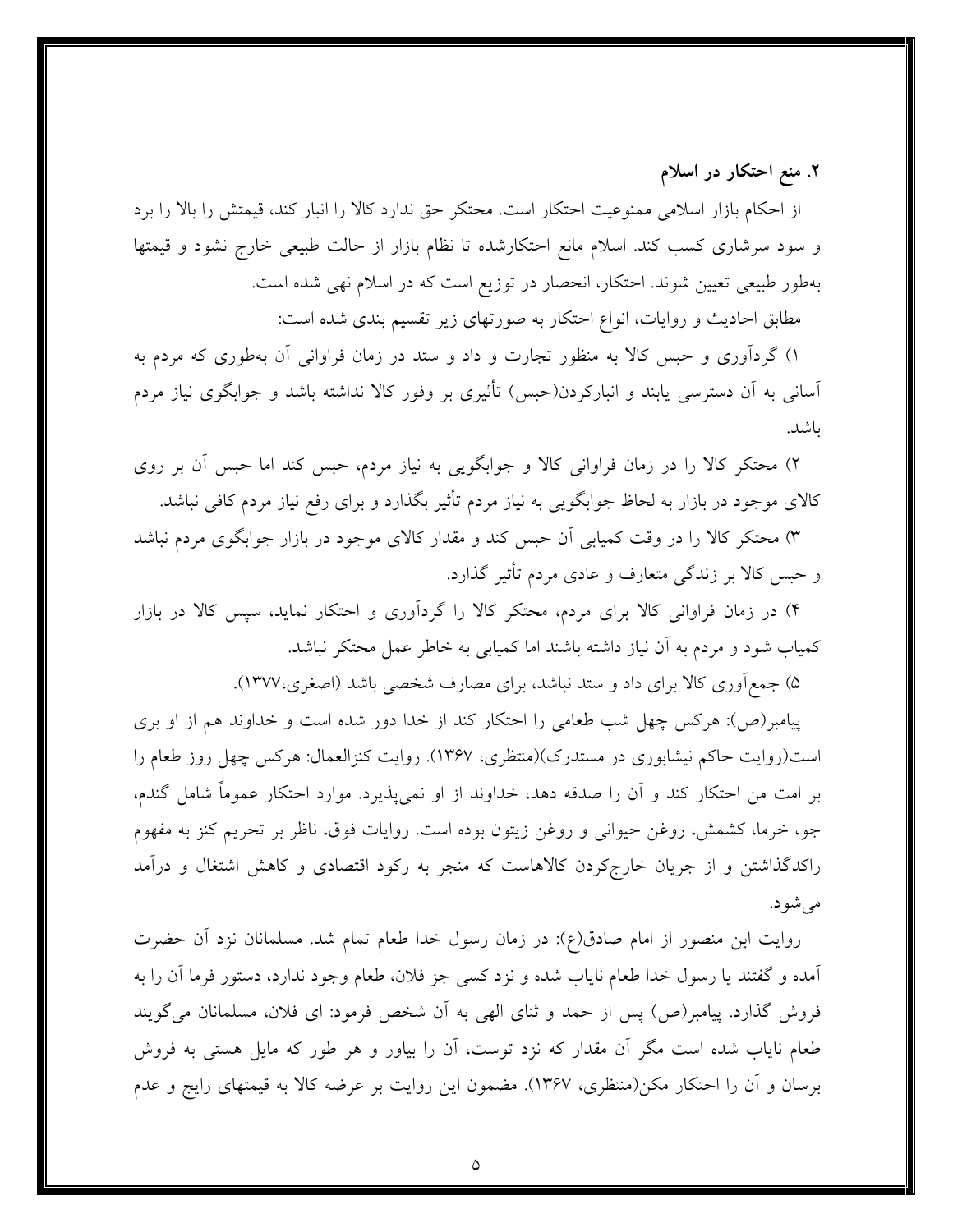تصرف در قیمتگذاری تأکید دارد، زیرا با افزایش عرضه کالاها، دستیابی به قیمت عادلانه برای مصرف کنندگان، صورت عملي به خود مي گيرد.

### ۳. نظر فقها در باب احتکار

ىاشد.

نظر غالب فقها بر این است که برای حاکم اسلامی جایز نیست که محتکر را بر قیمت معین اجبار نماید، بلکه محتکر متاع را باید به روزی مقرر بفروشد و حاکم اسلامی(دولت)، به محتکر فرصت حبس بیشتر متاع را ندهد. بنابر این حتی در مورد احتکار، صحبت از قیمتگذاری نیست بلکه بحث بر سر عرضه كالاهاى احتكار شده است كه با ثبات تقاضا، خود به خود موجب كاهش قيمتها خواهد شد(منتظرى، ١٣۶٧).

۴. ادله و شواهد مثبته بازار رقابتی در اسلام برخي از روايات و احاديث كه تأييدكننده تحقق بازار رقابت كامل هستند عبارتند از: ١- سوره نساء، آيه ٢٨، اشاره به تجارت از روى رضايت(تجاره عن تراض) دارد، به اين معنا که قیمت پیشنهادی مورد توافق فروشنده و خریدار بوده و کالا به رؤیت طرفین رسیده

۲– سوره انعام، آیه ۱۵۲، درباره وفای به کیل و میزان و برقراری قسط، واحدهای سنجش و فروش میباید مشخص بوده و وزن و حجم کالاهای مورد مبادله معین گردد.

٣– نهي پيامبر(ص) از رفتن به بازار بين طلوع فجر و طلوع شمس (زودتر از ديگران وارد بازارشدن و جلب مشتری کردن)؛ همچنین در روایت دیگری از پیامبر(ص) مغبوضترین مردم کسی است که زودتر از همه وارد بازار شده و دیرتر از همه از بازار خارج میشود. به عبارت دیگر بازار رقابتی مستلزم ورود و خروج آزادانه همه کارگزاران و فعالان بازار در چارچوب زمانی مشخص است. لازم به ذکر است که در اقتصاد متعارف نیز، عرضه و تقاضا در افق زمانی مشخص تعریف می شوند.

٤– دقت در وقت معامله (امتحان و آزمایش جنس، نگاهکردن و دقیقشدن)؛ داشتن اطلاع از خصوصیات کالا مورد تأکید ائمه و پیامبر بوده است.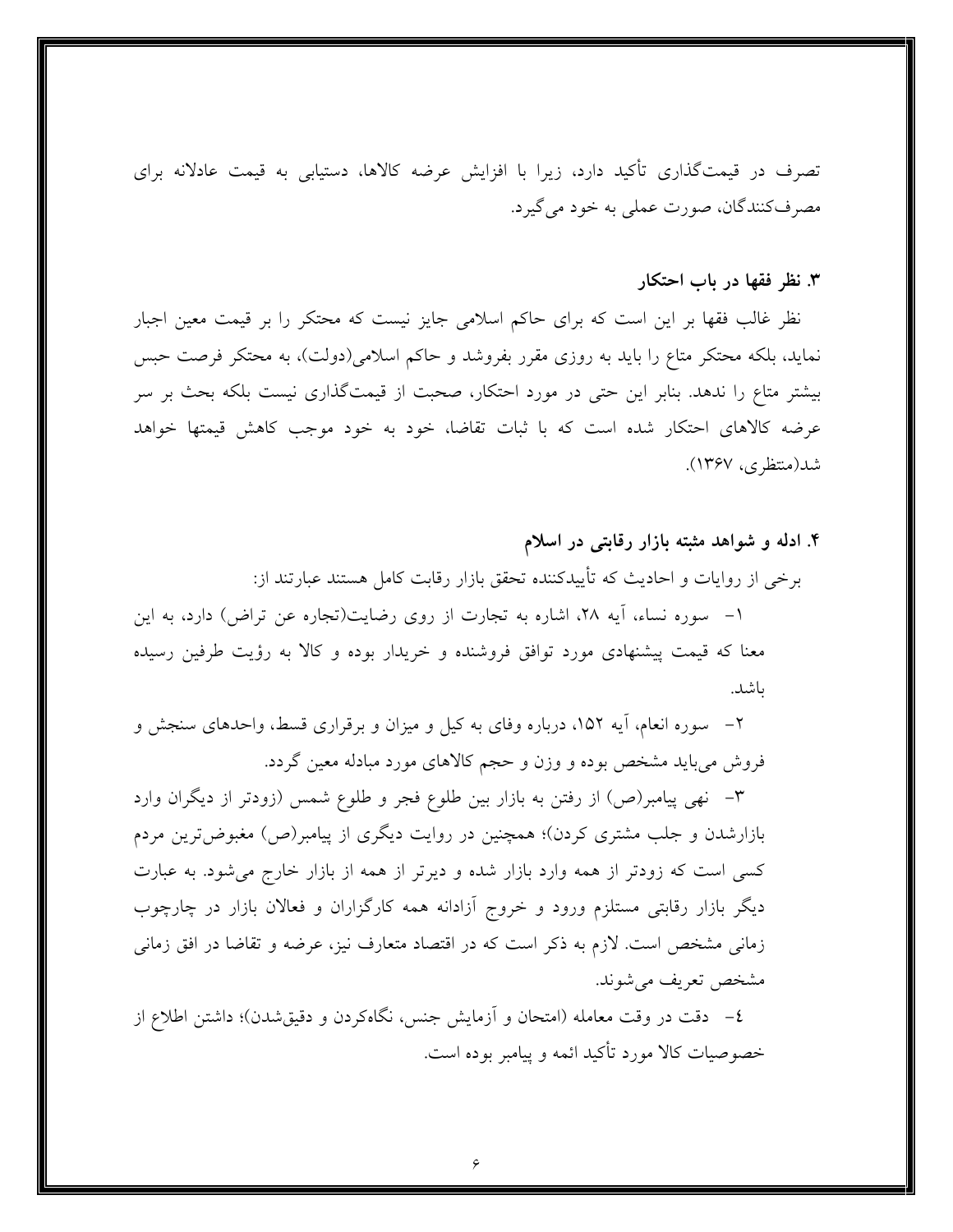٥– سهولت در خرید و فروش، دریافت و پرداخت (روایت از پیامبر(ص): بارک ا…علمی سهلالبيع، سهلالشراء، سهلالقضاء، سهل الاقتضاء)؛ در واقع مفهوم كاهش هزينههاي معاملاتي از اين روايت قابل استنباط است.

٦– چانەزدن در معاملات یا سازوکار مذاکره و چانەزنی (Negotiating) (روایتی از امام باقر(ع) نقل است که چانهزدن اطمینان نفس میآورد...). این تعبیر در واقع سازوکار حراجی را می تواند ارائه کند.

٧- تزیین و تبلیغات (فریبنده به قصد اغفال خریداران که در شرایط انحصاری رخ می دهد)، مذموم است (روایت شهید ثانی در آداب تجارت).

٨- اخذ حداقل سود براي تداوم تجارت يا مخارج روزانه (در روايت امام صادق اين حداقل برای حجم تجارت بیش از ۱۰۰ درهم لحاظ شده است).

۹– درخواست تنزیل قیمت پس از عقد معامله (روایت از امام صادق(ع): پیامبر از پایین آوردن قیمت بعد از ختم معامله نه<sub>ی</sub> کرده است).

# ۵. نظر اندیشمندان و فقها در خصوص بازار

اسلام اصل نظارت دولت اسلامی را بر فعالیت عمومی و دخالت عمومی برای حمایت از مصالح عمومی و نگهبانی از آن به وسیله محدودکردن اَزادیهای افراد در کارهایی که با اَن سرو کار دارند وضع کرده است. در اسلام به دولت اجازه داده شده است که نسبت به تصرفها و اعمال جایز و مباح در شریعت دخالت کند. بنابراین آبادکردن زمین و استخراج معادن و حفر آنها و دیگر اشکال فعالیت و تجارت، اعمال مباح و جایز هستند که شرع مقدس اسلام بهطور کلی آنها را تجویز کرده است (اقتصاد ما، جلد اول، صص۱۳۶۲–۳۶۰).

سیاست مالی اسلام به این اکتفا نمی کند که هزینههای ضروری دولت را تأمین کند بلکه هدف از آن، شرکت در برقراری توازن اجتماعی و همکاری عمومی (تکافل عام) است (همان، ص۳۷۶). دولت اسلامی میتواند با تعیین نرخ یا ایجاد رقابت، قیمت را در سطح مطلوب نگه دارد و انحصار طبیعی را از بین ببرد (دفتر همکاری حوزه و دانشگاه، ۱۳۷۲، صص۲۲۰ و۳۲۳).

فقهای بزرگ نیز در کتب فقهی خود مثل کتاب ضمان، قیمت کالاها را به عرضه و تقاضا واگذار کرده و تصریح نموده اند که قیمتهایی که محور خرید و فروش در بازار است، ملاک و معیار ارزیابی است.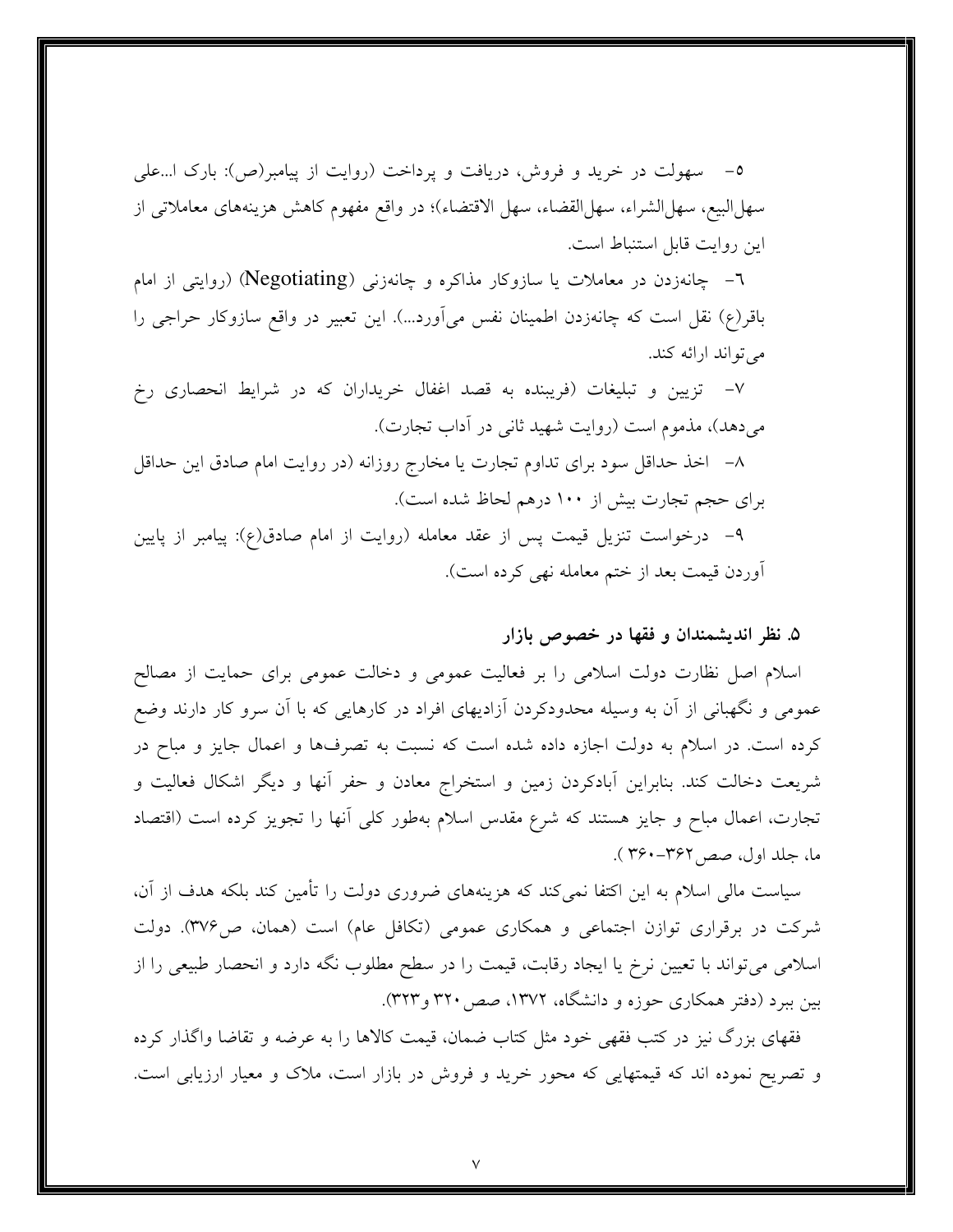امام(ره)، در کتاب بیع خود اجازه قیمتگذاری را محدود به مواقع ضروری کرده است و در شرایط عادی معتقد است که :

تثيت قيمت اجناس جايز نيست(تحريرالوسيله، جلد ١، ص٢٠٢، مسأله ٢٣).

نظر اَذری قمی بر این است که نظام اسلامی به اقتضای حفظ نظام میتواند برای کالاها نرخگذاری کرده یا در انحصار خود قرار دهد. به عبارت دیگر، قیمتگذاری موضوع حکم ثانوی است (آذری قمی،  $(191)$  ص (١٣٧٣).

### ۶. انحصار و دولت در اقتصاد متعارف

مساله انحصار از مباحث حقوق رقابت تجارتي است كه به رغم سابقه ديرين انحصار، رشتهاى جديد محسوب مي شود. بنابراين، انحصار موضوعي ماهيتاً وابسته به حقوق خصوصي مي باشد و به بيان ديگر، از ابتدا امری مدنی و تجاری بوده است؛ ولی در قرن بیستم دولتها جهت مبارزه و یا مهار آن به وضع مقررات و قوانین ضدانحصار پرداختند و یا در واگذاری انحصارات مداخله نموده و یا خود، اداره برخی از امور را به شکل انحصاری در دست گرفتند. مداخله دولتها نمی تواند ماهیت مقولات حقوقی را دگرگون سازد؛ اگرچه ممکن است برخی اجزای نظام حقوقی را دستخوش تغییر سازد. مؤید این دیدگاه، رويه و شيوه قانونگذاران دنيا در چگونگي نگرش نسبت به انحصار است. انحصار بهطور كلي در همه نظامهای حقوقی از قبیل نظام حقوقی اسلام، حقوق عرفی و سیستمهای حقوقی مورد مطالعه، ناپسند و منفی ارزیابی می شود و اصول و قواعد مشهور حقوقی از جمله اصل آزادی قرارداد و فروع آن و نیز اصل مساوات، عدالت و نظم عمومي با انحصار قابل جمع نيستند.

به بیان دیگر پذیرفتن انحصار، نقض اصول مذکور را به همراه دارد. لکن با وجود این، دولتها بنا به ضرورتها و دلایل توجیهی دیگر، پارهای از امور مهم جامعه، به ویژه خدمات عمومی را بهصورت انحصاری اداره می نمایند. عموماً قوانین مورد مطالعه به منظور منع و جلوگیری از انحصارات خصوصی، تدوین و تصویب شدهاند؛ تا جایی که مقررات ضد انحصار برخی از کشورها "قانون ضد انحصار خصوصیٌ نام دارد. گرچه انحصارات دولتی و آن دسته از انحصارات خصوصی خلاف قاعده و مغایر با اصول شناخته شده حقوقی است، ولی قراردادها و دادوستدهای انجام یافته در حوزه انحصارات دولتی در زمره عقود الحاقي به شمار مي روند بهطوري كه طرف قرارداد فاقد اختيار واقعي لازم در عقود است (رضایی، ۱۳۷۵).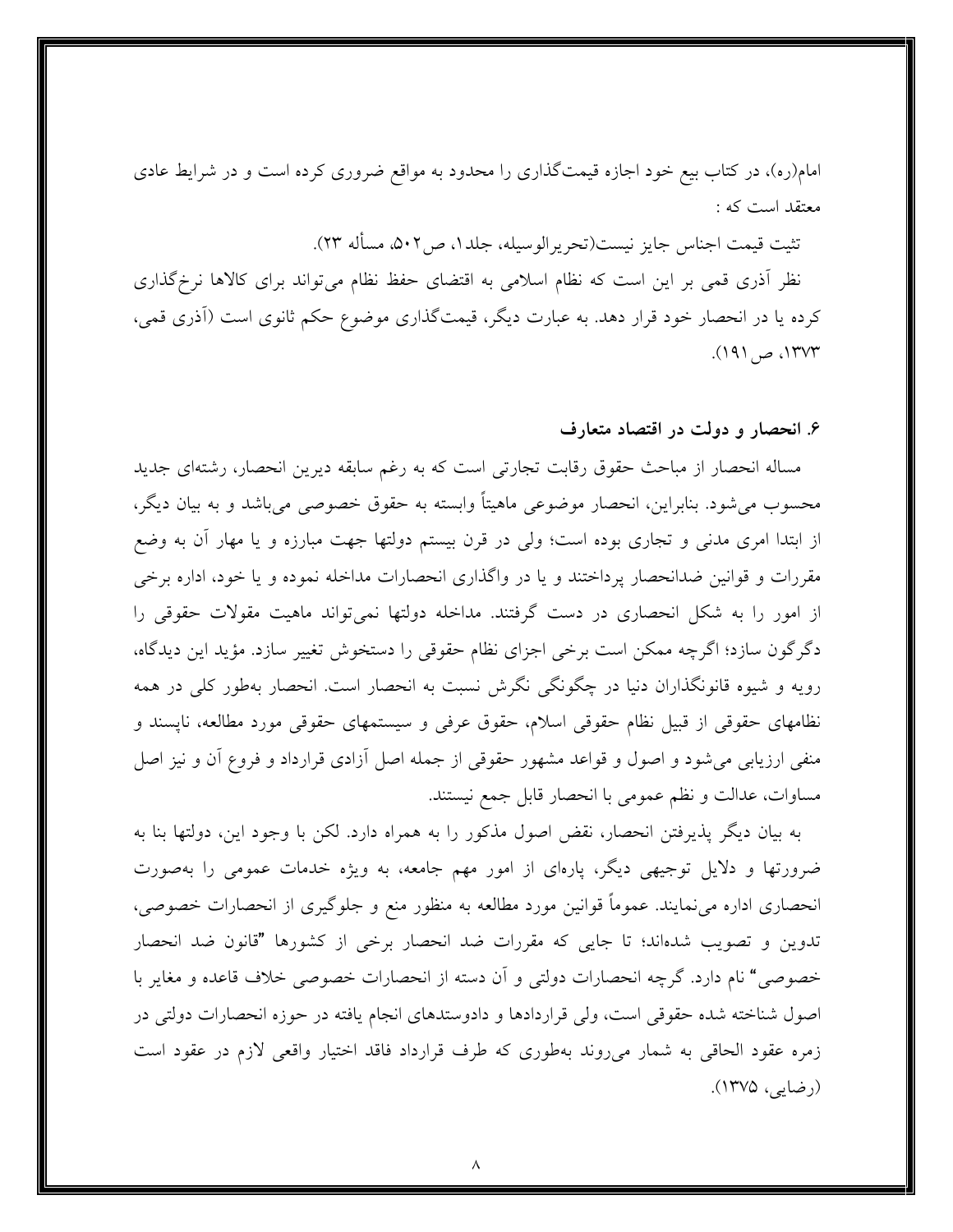قراردادهای وضع شده در چارچوب انحصارات خصوصی از عقود غیراختیاری و اضطراری شناخته می شود؛ زیرا نه تنها قصد و رضای معاملی طرف قرارداد موجود نیست، بلکه عمل انحصارگر وضعیتی يديد مي[ورد كه أن وضعيت موجب سلب قصد و اختيار طرف معامله است. علاوه بر اين، قراردادها و توافقهایی که به قصد کسب موقعیت انحصاری شکل میگیرد، ممنوع است و قانونگذاران، آنها را نامشروع وباطل مى دانند.

> در اقتصاد متعارف، انواع انحصار بهصورت زير دستهبندي مي شود: الف– انحصار بر منابع طبیعی: مالکیت عمومی بر زمینها، جنگلها و معادن و...؛

ب- انحصارات طبیعی: انحصار در صنایعی که بخش خصوصی به دلیل سرمایهگذاری سنگین قادر به فعاليت نيست؛

ج- امتیازات انحصاری: انحصار مربوط به حقوق مالکیت از جمله اختراعات و ابداعات و واگذاری حقوق بهرهبر داري؛

د- انحصارات قراردادی: انحصار مربوط به قراردادهای حاکم بین بخش دولتی و خصوصی یا در بخش خصوصى؛

ه– تبانیها و ایجاد کارتلها و تراستها: انحصار در جهت کنترل بازار و تعقیب منافع مشترک مثل اوپک. انحصارات دولتی را می توان با بعد و اندازه دولت نشان داد. اندازه دولت روی عملکرد کلی اقتصاد و رشد اثرات مهمی دارد. مطابق نظریه غالب اقتصادی، اندازه دولت بزرگتر برای کارآیی تولید و رشد اقتصادي زيانآور است، زيرا اولاً وظايف دولت اغلب بهصورت غيركارا اجرا مى شوند. ثانياً تعديل نظامهای مختلف دولتی بر اقتصاد کشور، بار زیادی وارد میکند. ثالثاً بیشتر سیاستهای مالی و پولی دولت به سمت انحراف انگیزههای اقتصادی و پایینآوردن سطح کاراًیی تمایل دارند.

در نقطه مقابل این دیدگاه، بعضی عقیده دارند که دولت نقش حساسی در مراحل توسعه اقتصادی دارد و استدلال میکنند که اندازه دولت بزرگتر، شبیه به موتور محرکه توسعه اقتصادی است، زیرا اولاً هدایت دولت در هماهنگی تضادهای بین بخش خصوصی لازم است. ثانیاً دفاع ملی از امور حیاتی است که بدون وجود دولت امکان پذیر نیست. ثالثاً افزایش انگیزههای سرمایهگذاری و فراهمکردن یک رهبری مؤثر اجتماعی برای رشد و توسعه، تنها به دست دولت میسر است.

دولت به عنوان نماینده جمعی افراد هر کشور، انجام اموری را در جامعه عهدهدار می شود که تک تک افراد آن کشور نمیتوانند انجام دهند و در گذر تاریخ، عهدهداری امور به دست دولت بسته به شرایط هر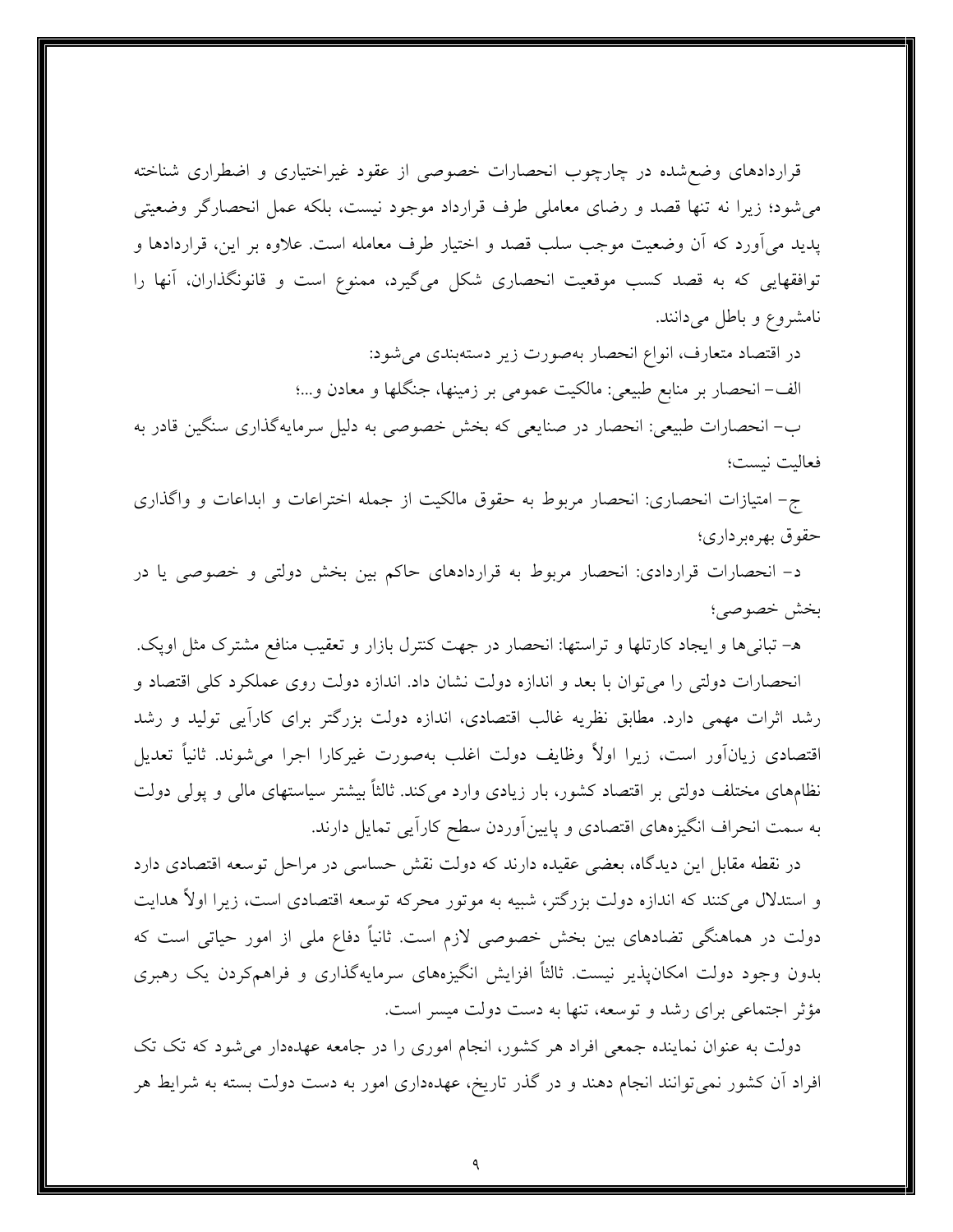کشور دستخوش تغییر شده است. این تغییرات در یک طیف کلی با دو سوی لیبرالیسم و دخالتگرایی قابل بررسی است. در ارتباط با دخالت دولت در فعالیتهای اقتصادی در چارچوب الگوی ساده سه بخشی دولت – بنگاه – خانوار، دولت می تواند به عنوان نماینده مردم وارد چرخه و نظام اقتصادی شود و این ورود می تواند دو جنبه داشته باشد: اول جنبه هدایت، کنترل، نظارت و اصلاح امور است که در چرخه اقتصادی رخ می دهد و از این جهت دولت می تواند دخالت خود را در نظام اقتصادی با وضع مقررات، دستورالعملها و ایجاد فعالیتها و صدور مجوزها گسترش دهد. دوم دولت می تواند خود مجری سیاستها و دیدگاههای اقتصادی در جامعه باشد و میتواند منابعی را از جامعه به سوی خود سوق دهد و بنگاه اقتصادی و سازمانها و ادارات اجرایی تأسیس کند، مالکیت آنها را داشته باشد و از این طریق در نظام اقتصادی فعالیت خود را گسترش دهد.

۷. عملکرد ایران در برخورد با انحصار

مقررات ایران در مورد انحصار، دچار تغییرات زیاد شده است لکن روند کلی به سوی منع مطلق انحصار است، البته در دوران قاجار، مقررات قانونی دال بر تأیید انحصار بهصورت واگذاری امتیازات انحصاری به بیگانگان اعم از اشخاص حقیقی و حقوقی و ایرانیان وجود داشته است. قانون اساسی مشروطیت، انحصارات لجام گسیخته را مقید نمود و در دو اصل ۲۳ و ۲۴ آن، هرگونه امتیاز و انحصار بدون تصویب مجلس شورای ملی ممنوع گردید.

در دوران پهلوی از کثرت و شدت انحصارات گذشته کاسته شد ولی باز در تعدادی از قراردادها، بهصورت انحصاری عمل می شد؛ به علاوه در این دوره بیش از پیش بر انحصارات دولتی افزوده شد کمااینکه انحصارات مهمی در مورد نفت ایران در دست بیگانگان بود.

پس از انقلاب اسلامی هرگونه انحصار خصوصی مطلقاً نفی و منع شد. قانون اساسی جمهوری اسلامی در مقدمه خود هرگونه انحصارطلبی را نفی نمود و در اصل ۴۳ نیز انحصار را عموماً و انحصار خصوصی را خصوصاً منع کرد اما چند قانون در چند موضوع مانند حقوق مالکیتهای معنوی، برخی حقوق انحصاری برای اشخاص به رسمیت شناخت ولی بر انحصارات دولتی بهطور بی سابقه افزود. با این وجود، روح قانون اساسی جمهوری اسلامی ایران و گرایش اصولی قانونگذار، کاستن از انحصارات دولتی و سپردن امور به دست مردم است.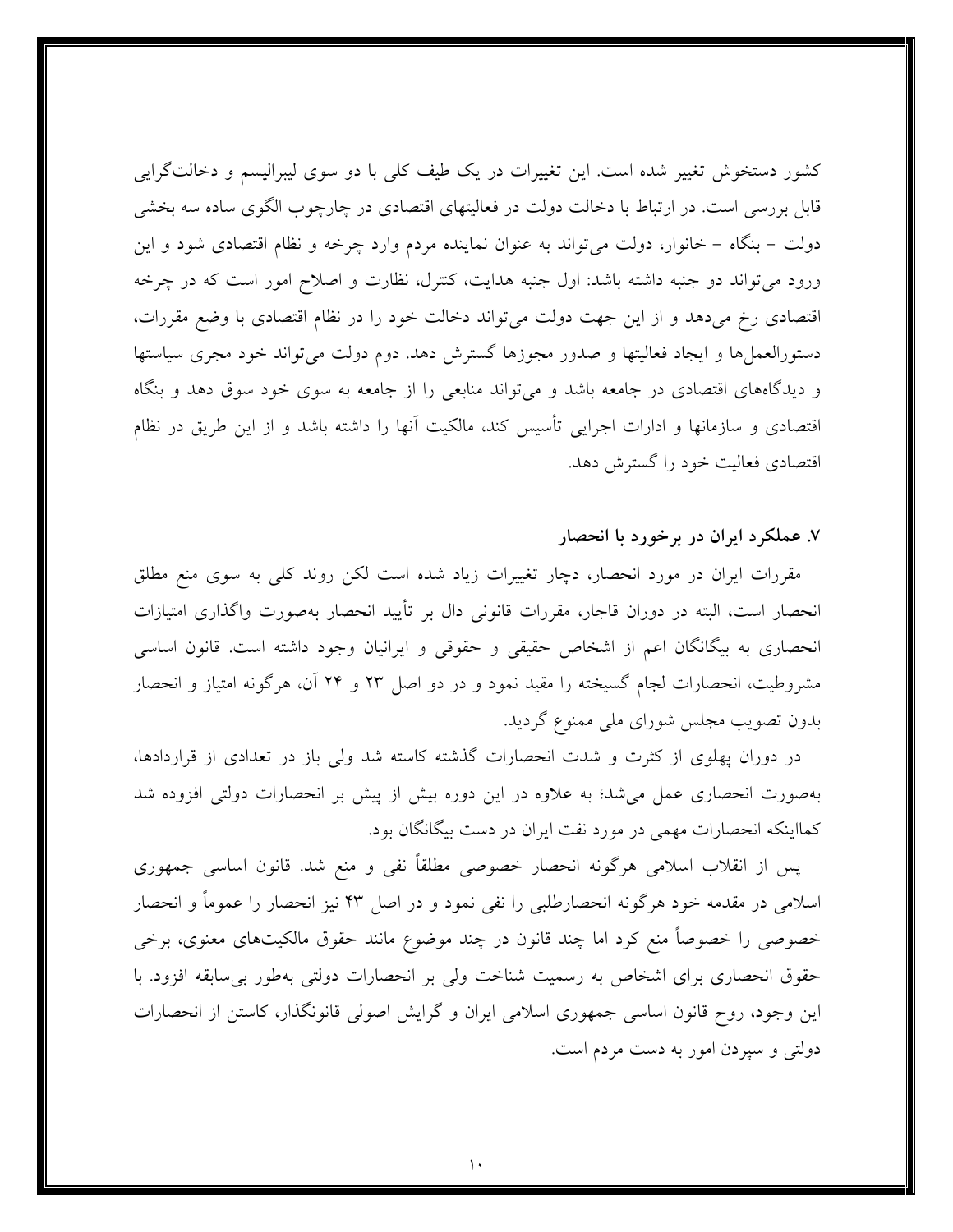پیش بینی بخش تعاونی و تشکیل وزارت تعاون از یک سو و خطوط اصلی تعیین شده در قانون برنامه دوم و سوم توسعه اقتصادی، فرهنگی و اجتماعی جمهوری اسلامی و سیاستهای کلی اصل ۴۴ قانون اساسی مؤید صحت این مدعاست. زیرا قواعد و اصول پذیرفتهشده حقوقی در نظام حقوقی اسلام و سيستم حقوقي ايران موافق انحصار نيستند.

در برنامه سوم توسعه، برای گذر از وضعیت انحصاری به رقابتی، آزادسازی فعالیتهای دولتی و تصدیگریهای آن و انجام اصلاحات ساختاری و تشکیلاتی مورد توجه قرار گرفت. از مهمترین موانع لغو انحصارات، وجود وظايف حاكميتي در شركتهاي دولتي بود كه با انتزاع وظايف حاكميتي از قوانين شرکتها و تقویت حاکمیت و کاهش تصدیگری دولت، به منظور حل این مشکل اقدام شد.

## ۸ شواهد تجربی از عملکرد اقتصاد ایران

در ادبیات نظری، عناصر سهگانه ساختار، رفتار و عملکرد بازار از موضوعات مطرح در سازماندهی صنعتی است که وضعیت حاکم بر بازارها و صنایع را از نظر رقابت یا انحصار نشان میدهد. نسبت تمرکز یکی از شاخصهای مهم و کاربردی ساختار بازار است که ازآن برای تعیین درجه انحصار و رقابتی بودن صنایع استفاده میگردد. نسبت تمرکز برحسب متغیر مورد نظر (مثلاً اشتغال، میزان فروش و حجم تجارت) بیانکننده سهم چند بنگاه بزرگتر در هر صنعت است. رقابت در صنعت موجب افزایش کیفیت و کارآيي مي شو د.

سامانی پور(۱۳۸۰) نسبت تمرکز محاسباتی را با روش لگاریتمی نرمال برای کلیه کارگاههای صنعتی واقع در نقاط شهری و روستایی کشور (با متوسط تعداد شاغلان ۱۰ نفر و بیشتر و با بهکارگیریISIC دو رقمی در سالهای ۱۳۷۳ و ۱۳۷۶) محاسبه کرده و نشان داده است که در دو سال ۱۳۷۳ و ۱۳۷۶ صنعت "توليد محصولات توتون، تنباكو و سيگار" انحصارىترين صنعت كشور بوده است برطبق الگوى لگاریتمی نرمال در سال ۱۳۷۳ "صنایع تولید زغال کک، پالایشگاههای نفت و سوختهای هستهای" و "تولید رادیو و تلویزیون و دستگاههای وسایل ارتباطی" به ترتیب، دارای بالاترین درجه انحصاری در این سال بودند. در سال ۱۳۷۶ "صنایع تولید زغال کک، پالایشگاههای نفت و سوختهای هستهای" و "تولید رادیو و تلویزیون و دستگاههای وسایل ارتباطی ٌ صنایع با درجه انحصاری بالا را تشکیل دادهاند.

لشکر بلوکی (۱۳۷۶) با بررسی شاخصهای مختلف اندازه دولت در کشورهای مختلف جهان بر اساس اطلاعات سالهای ۱۹۹۷–۱۹۷۰ اقدام به محاسبه جایگاه ایران در میان کشورهای جهان از لحاظ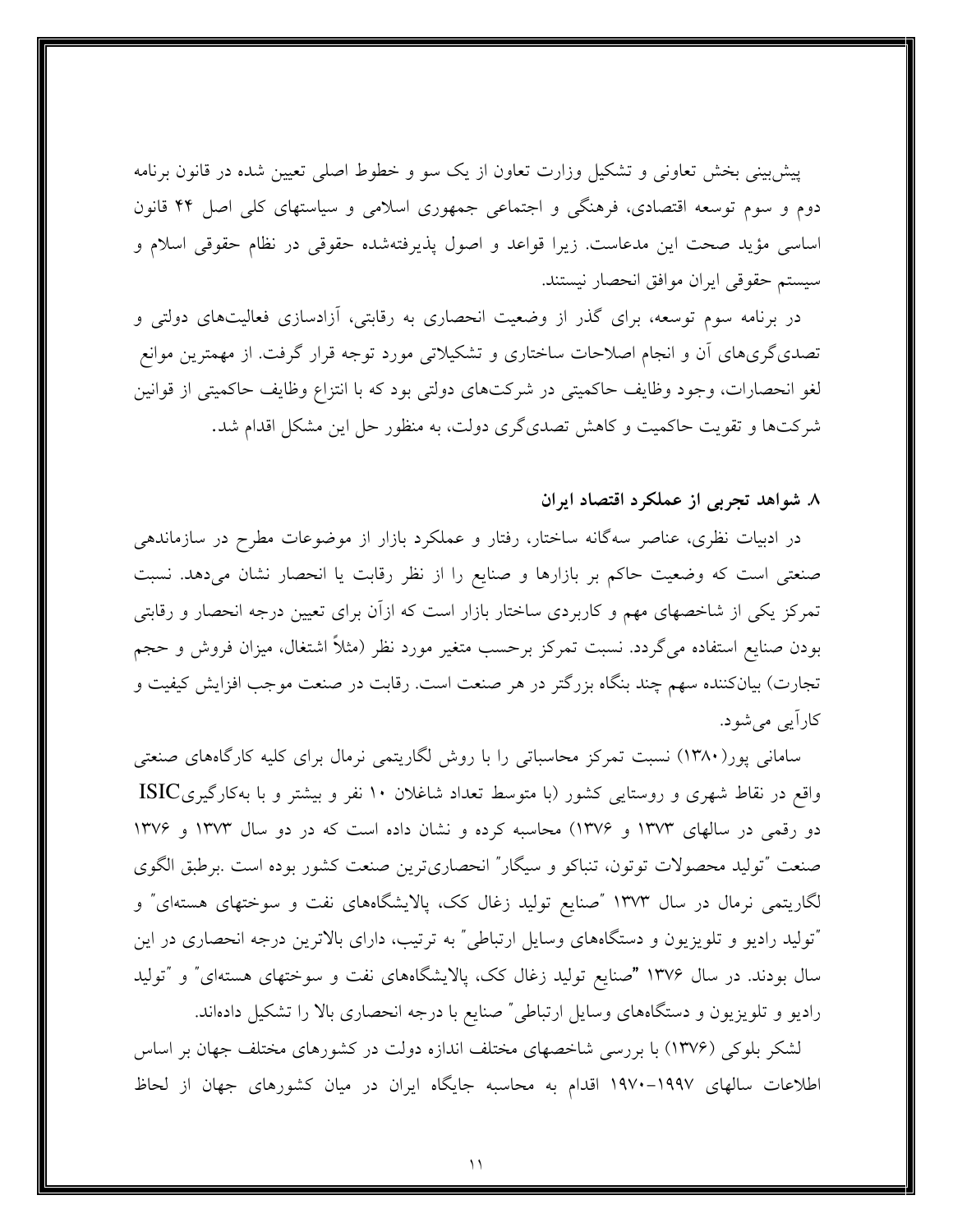شاخصهای مصرف عمومی دولت، خالص مالیاتهای غیرمستقیم، کسری بودجه دولت، درآمدهای جاری دولت، هزینه جاری دولت و تراز بودجه جاری نموده است. مدل مربوط به اندازه بهینه مخارج دولت در مورد ایران نشان میدهد که اختلاف بین اندازه بهینه و عملکرد دولت در مورد کل مخارج دولت ٠/١٧، جمع مخارج جاري ٠/٠٣، جمع مخارج عمراني ٠/١١، جمع امور عمومي ٠/٣، جمع امور اجتماعي ٠/٥ و جمع امور اقتصادی ۰/۳ میباشد.

خدادادکاشی (۱۳۷۹) رقابت و انحصار در بازارهای صنعتی ایران را با کمک شاخص های تمرکز مورد بررسی قرار داده است. بر اساس مطالعه وی، بازارهای صنعتی ایران به شدت متمرکز میباشند و سهم بالایی از ارزش ایجادشده در بخش صنعت، متعلق به بازارهای انحصاری است و به علاوه تعداد محدودی از کارخانههای صنعتی ایران بر درصد قابل توجهی از بازارهای صنعتی مسلط میباشند. محاسبه شاخص تمرکز برحسب متغیرهای مختلف، دلالت بر آن دارد که در بخش صنعت ایران و بهویژه در صنایع متمرکز، بنگاههای بزرگ گرایش به کاربرد فناوری سرمایه بردارند.

انحصار در بخش نفت: درحال حاضر بیش از ۱۰۰ شرکت در انحصار وزارت نفت است. وزارت نفت در دوران ۸ سال فعالیت دوران سازندگی، به دهها شرکت فرعی تبدیل شد و بدینترتیب، از نظر ساختار دولتی، این وزارتخانه در این دوران روز به روز بزرگتر شد. حال اصل ۴۴ قانون اساسی ابلاغ شده است و وزارت نفت به عرضه سهام شرکتهای نفتی و واگذاری آنها روی آورده است.

اما صنعت نفت ایران پس از انقلاب از استقلال بیشتری برخوردار شد، زیرا شرکتهای خارجی فعال در ایران از جمله آسکو، آجیپ، ایمنکو، لاکو و ایپک که به نوعی از زمان کشف نفت تا اَن زمان بر میادین نفتی کشور سلطه یافته بودند با توجه به منافع ملی کشور و عدم برداشت صیانتی بر مخازن نفتی و گازی کشور تصمیم به ترک ایران گرفتند زیرا دیگر با مطرحشدن ملی شدنها سودی در انتظار آنها نبود.

با کنارهگیری شرکتهای خارجی، شرکت ملی نفت ایران تنها شرکت انحصاری بود که تصمیم گرفت ۵ شرکت دیگر در بخش بالادستی تأسیس کند: شرکت ملی حفاری، شرکت نفت فلات قاره، شرکت مناطق نفتخیز جنوب، شرکت ملی اکتشاف و بهرهبرداری شمال.

تا قبل از دوره سازندگی (۱۳۶۸) تغییر چندانی در بزرگشدن و گستردهشدن تشکیلات سازمانی این وزارتخانه عظیم نبوده و تعداد شرکتها بسیار محدود بوده است. به عبارتی دیگر، افزایش حجم تصدیهای دولتی در وزارت نفت وقتی بود که دوران سازندگی پس از جنگ در ایران آغاز شد و وزارت نفت برای تسریعبخشیدن به پروژههای نفتی، گازی، پتروشیمی و پالایش و پخش که از سویی نیازمند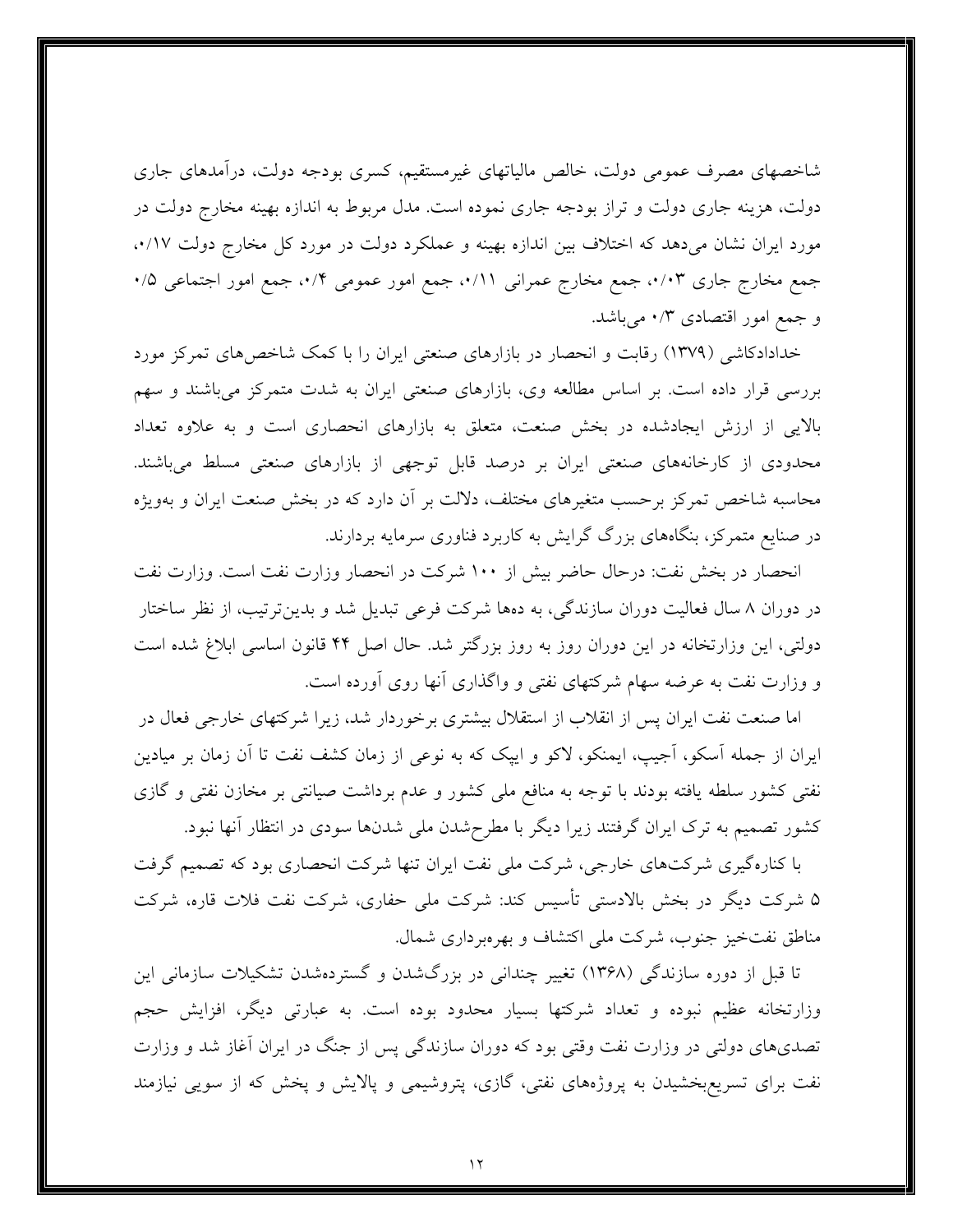بازسازی بودند و از سویی دیگر باید طرحهای جدیدی در کشور احداث می شد، بیش از ۵۰ شرکت در بخش بالادستی را ایجاد کرد.

در حال حاضر تشکیلات کنونی وزارت نفت علاوه بر ۴ شرکت اصلی (شرکت ملی نفت، پالایش و پخش، گاز و پتروشیمی)، شامل ستاد وزارت نفت از جمله دفتر وزارتی، امور اوپک و روابط با مجامع انرژی، بازرسی کل، تشریفات و امور کارکنان خارجی، سازمان حراست، روابط عمومی، نظارت بر صادرات مواد نفتی و بازرسی کل، گزینش مرکزی، تشکیلات و روشها، معاونت در امور تولید، معاونت اداری و مالی، معاونت برنامهریزی، معاونت امور نفت و گاز دریای خزر، معاونت امور بازرگانی، معاونت امور بینالملل، معاونت منابع انسانی و آموزش، معاونت امور حقوقی و مجلس و معاونت مهندسی مى باشد.

شرکت ملی نفت به عنوان یکی از بزرگترین شرکتهای زیرمجموعه وزارت نفت دارای ۲۳ شرکت تابعه است و هم اکنون شرکتهای مهندسی و توسعه نفت، خدمات عمومی و بهداشت و درمان، سازمان بهینهسازی مصرف سوخت، کالای نفت لندن، حمل و نقل و ترخیص کالای نفت، نفت وگاز پارس، دفتر سنگاپور شرکت ملی نفت، خدمات هلی کویتری، نفت خزر، پایانههای صادرات مواد نفتی، ملی حفاري، ملي نفتكش، حمل و نقل هوايي، مهندسي و ساخت تأسيسات دريايي، نفت فلات قاره ايران، بازرگانی نفت ایران، نفت مناطق مرکزی ایران، نفت خیز جنوب، بهره برداری نفت و گاز مسجد سلیمان، یشتیبانی، ساخت و تهیه کالای نفت ایران، کالای نفت کانادا و شرکت ملی صادرات گاز ایران از زیر مجموعههای شرکت ملی نفت ایران محسوب می شود.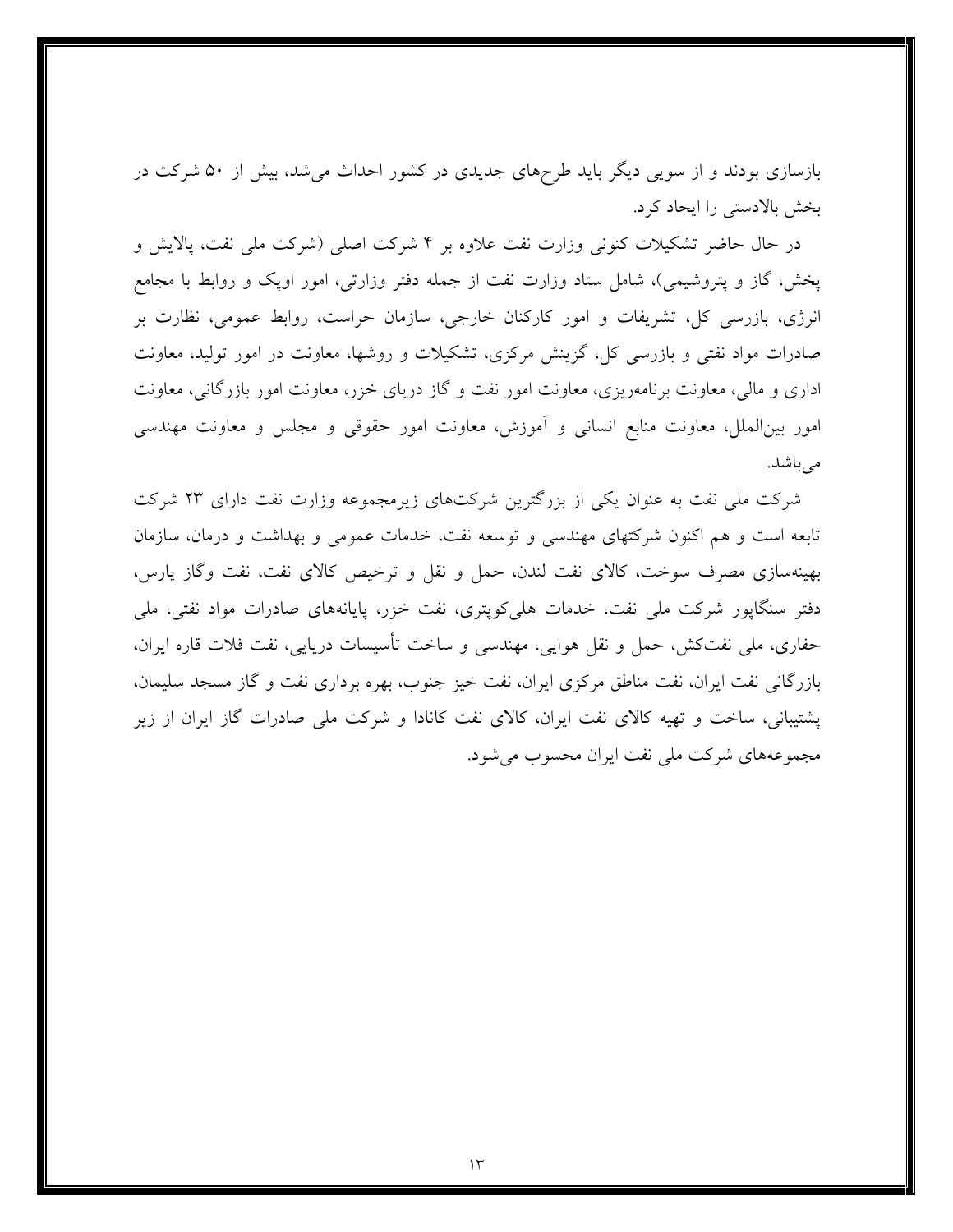۹. جمعېندي و توصيهها

انقلاب اسلامی ایران با هدف برپایی عدالت و رعایت اصول و احکام اسلامی تشکیل شد و علیالاصول ارزشهای اسلامی در سیاستها و برنامههای مختلف اقتصادی، اجتماعی و فرهنگی بایستی برجستهشده و ثمرات و فوايد أن نصيب اقشار مختلف جامعه شده و الگويبي براي ساير كشورهاي منطقه گر دد.

يكي از اركان اصلي حكومت اسلامي، تعامل مصرفكنندگان و توليدكنندگان بر اساس قاعده لاضرر و لاضرار در مجرا و مسیر بازار است که عصاره فعالیتهای تولیدی و سلایق مصرفی در آن ارائه و عرضه می شود. بازارها از قبل از اسلام نقش اساسی در گسترش مناسبات بین ملل مختلف در شبه جزیره عربستان داشته و با ظهور اسلام و توصیههای آن مبنی بر کسب روزی حلال، بر ارزش آن اضافه گشت. بازارهای عصر نبوی و عملکرد ائمه در برخورد با نارساییهای بازار حاکی از توجه شدید به سازوکار نیروهای طبیعی عرضه و تقاضا بوده و جز در موارد بحرانی و ضروری و به اقتضای مصالح عمومی، دخالتی در بازارها صورت نمی گرفته است. با تطبیق شرایط حاکم بر آن دوران و سه دهه بعد از انقلاب، به این نتیجه میرسیم که هنوز بستر رقابتی با گرایش و تأکید بر حذف انحصارات در اقتصاد ایران شکل نگرفته و اقدام عملی برای توسعه فضای رقابتی در بازارهای ایران به ویژه بخش صنعت صورت نگرفته است. لذا می توان توصیههای سیاستی را این گونه بر شمرد:

الف- تنظیم لایحه ضدانحصار و حمایت از حقوق مصرفکنندگان در جهت ایجاد فضای رقابت و حذف رفتارهاي انحصاري و غير رقابتي؛

ب-ضرورت کوچکسازی دولت در تمامی بخشها با عنایت به سیاستهای اصل ۴۴ قانون اساسی؛ ج– تحدید وظایف دولت به امور امنیتی و انتظامی، دفاع ملی و قانون گذاری و نظارت بر حسن اجرای قوانین و مقررات.